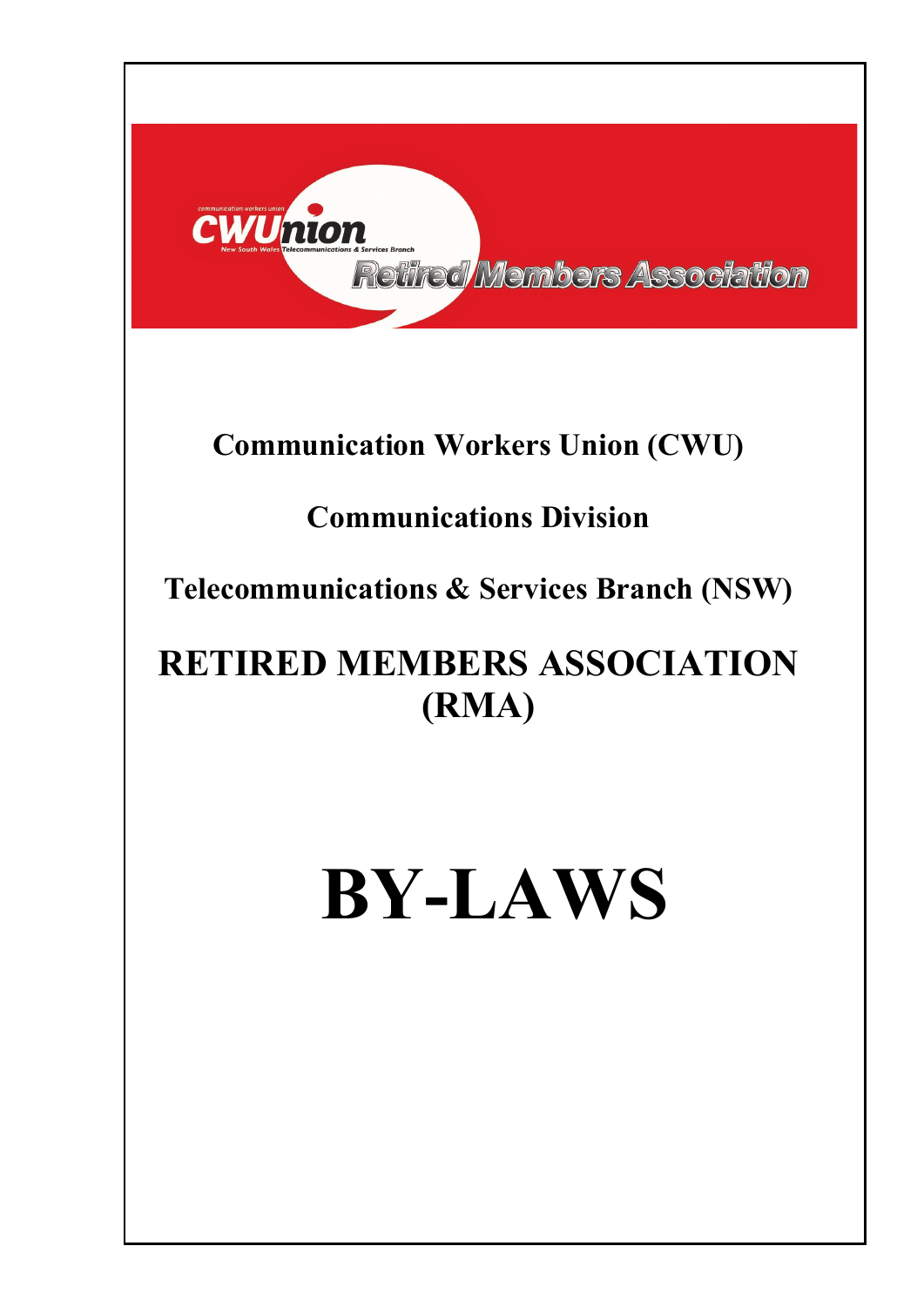## **Contents**

# Document History

| $By$ -law 001 | February 2021               | <b>Haitial draft</b> |
|---------------|-----------------------------|----------------------|
| By-law $002$  | <b>February 2021</b>        | <b>Initial draft</b> |
| By-law $003$  | February 2021 Initial draft |                      |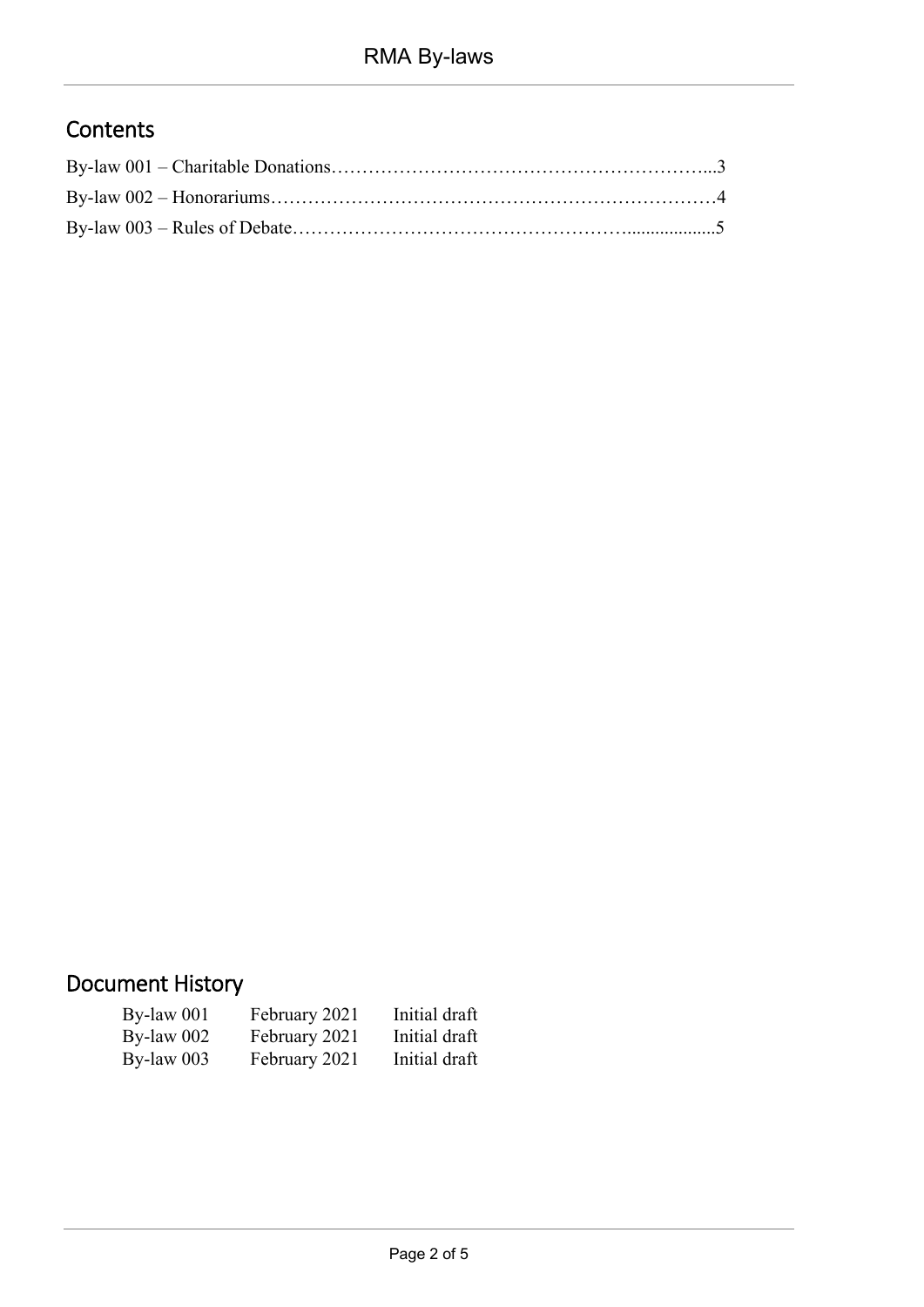## <span id="page-2-0"></span>**BY-LAW 001 – CHARITABLE DONATIONS**

This By-law of the RMA, the Agreement, is made and agreed to by the Committee and is effective from the twenty-first of January 2021 until amended, deleted or repealed by the Committee.

#### **1. Purpose**

- A. To set out provisions for the making of donations to charities
- B. To safeguard the financial position of the RMA by setting upper limits on amounts to be donated to charities annually
- C. To define the types of charities that the RMA may donate to
- D. To define the process for suggesting and approving the making of a donation.

#### **2. Methodology**

- A. Only the Committee can put forward a recommendation to a General Meeting to make donations
- B. The total amount that may be donated to charities in any financial year must not exceed the income of the RMA for the previous financial year from interest and earnings from investments, as well as amounts received for charitable purposes
- C. The business and financial year of the RMA shall commence on the first day of January and end on the thirty-first day of December each year
- D. Any charity to be donated to must be of benefit to the membership at large, not just a particular subset of membership
- E. Recommended charities should address issues for older people
- F. All recommendations for donations put forward by the Committee must be a notice of motion to a General Meeting.

#### **3. Amendments**

This By-law may be amended, deleted or repealed by an affirmative majority vote (>50%) of those Committee members attending the meeting and eligible to vote.

IN WITNESS WHEREOF, the parties hereto have executed this Agreement on the date first above written.

 $\overline{\phantom{a}}$  , and the contribution of the contribution of  $\overline{\phantom{a}}$  , and  $\overline{\phantom{a}}$  , and  $\overline{\phantom{a}}$ 

**CHAIRPERSON** 

Signature Print Name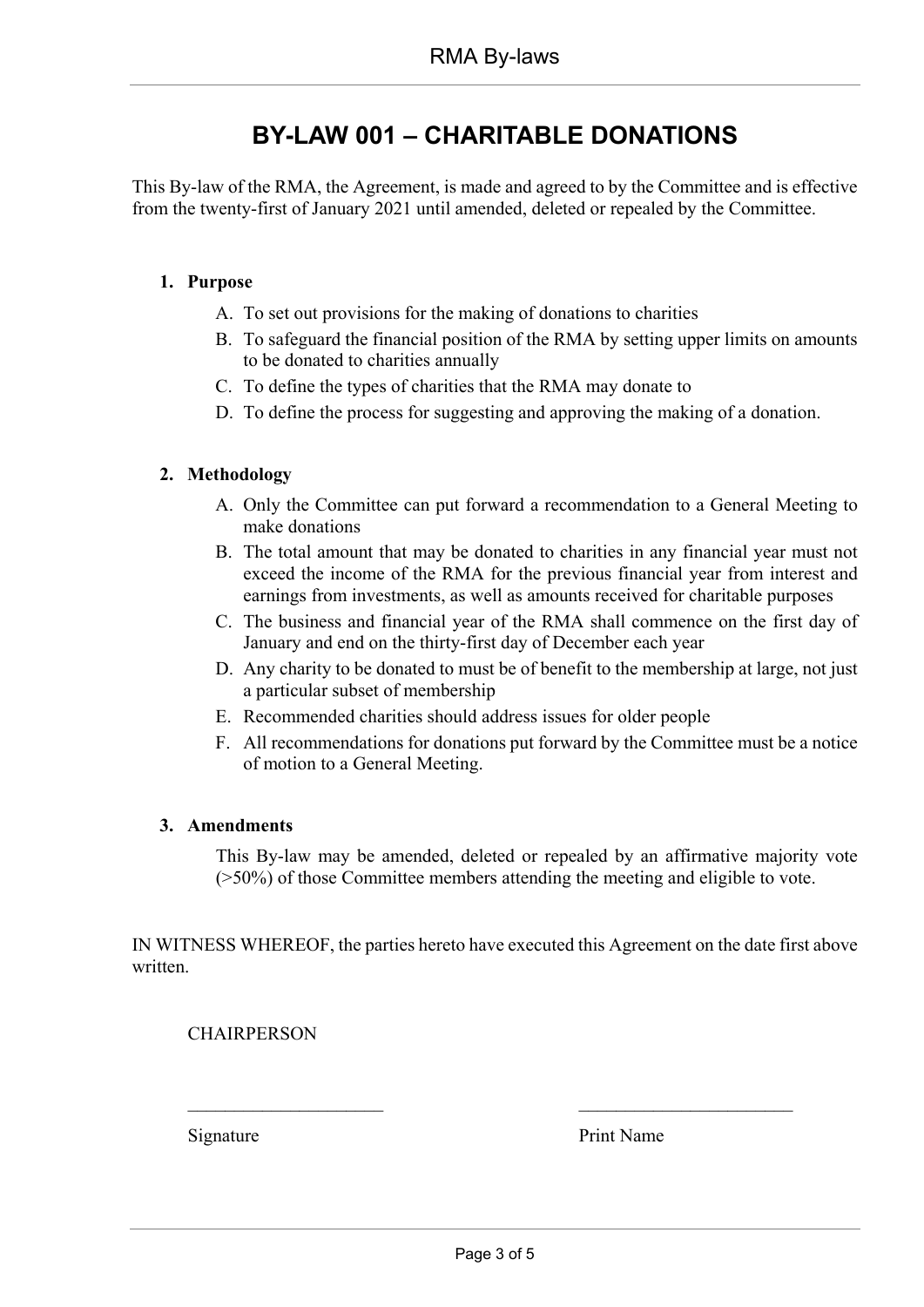## **BY-LAW 002 – HONORARIUMS**

<span id="page-3-0"></span>This By-law of the RMA, the Agreement, is made and agreed to by the Committee and is effective from the twenty-first of January 2021 until amended, deleted or repealed by the Committee.

#### **1. Purpose**

- A. To set out provisions for the payment of honorariums to RMA members
- B. The purpose of an honorarium is to recognise and reimburse members for their effort involved in undertaking their duties for the RMA
- C. Note: Honorariums are currently being paid to the Secretary, Welfare Officer and Social Co-ordinator.

#### **2. Methodology**

- A. Only the Committee can make the decision to approve an honorarium
- B. The Committee must clearly define a specific duty for which there is an honorarium
- C. The business and financial year of the RMA shall commence on the first day of January and end on the thirty-first day of December each year
- D. The Committee may only approve an honorarium after determining there is significant effort involved in the fulfilment of a duty
- E. The RMA's financial statements shall record payments of honorariums that include the amount, the name of the member and details of their duty on behalf of the Association.

#### **3. Amendments**

This By-law may be amended, deleted or repealed by an affirmative majority vote (>50%) of those Committee members attending the meeting and eligible to vote.

IN WITNESS WHEREOF, the parties hereto have executed this Agreement on the date first above written.

 $\overline{\phantom{a}}$  , and the contract of the contract of the contract of the contract of the contract of the contract of the contract of the contract of the contract of the contract of the contract of the contract of the contrac

**CHAIRPERSON** 

Signature Print Name